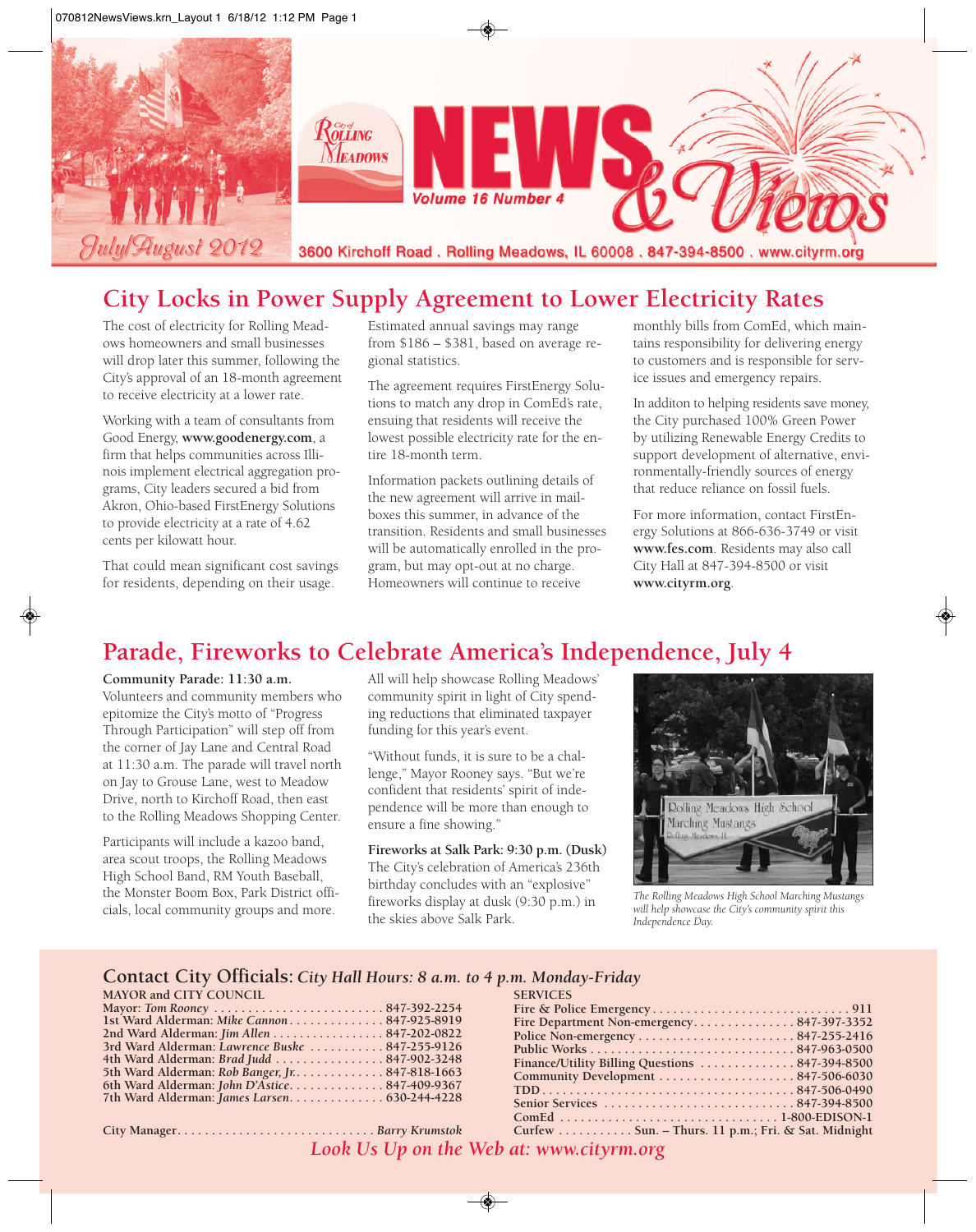# **City Honors Retiring Forester by Proclaiming 'Jim McFeggan Day'**

Friday, June 29, was "Jim McFeggan Day" in Rolling Meadows, as City officials honored the retiring City Forester for his 41 years of service.

A Mayoral Proclamation praised McFeggan for his "outstanding friendly customer service to the residents of Rolling Meadows" while emphasizing his pride, dedication, passion, and professionalism.

"We thank Jim for his 41years of service, loyalty, and dedication to our community," says City Manager Barry Krumstok. "He will be missed by all. We wish him a great retirement, health, and happiness."

McFeggan, a Certified Arborist, was born in Rolling Meadows the same year the City was founded (1955). He began his

career with the City in 1971 as a parttime seasonal Public Works employee.



*Jim McFeggan (center) is honored for his 41 years of service by Mayor Tom Rooney (second from right) and Public Works Director Fred Vogt (far right) during City Council's June 12 meeting. Joining McFeggan are his wife, Sue (far left), grandson, Bryce, sons, Nick (seated) and Brad, daughter-in-law, Bridget, and granddaughter, Victoria.*

After mentioning that he liked trees, he soon found himself as a member of a City tree trimming crew. Four years later, he took charge of the Public Works Department's Forestry Division.

For the next 37 years, it was McFeggan's responsibility to ensure that City trees were well cared for. His accomplishments included creation of a complete inventory of all Rolling Meadows trees on public property. This improved the City's approach to managing its urban forest and reduced long-term forestry costs.

"I feel that it is time for me to move on, but I'm very proud to have served my entire career with Rolling Meadows as a member of a great team," McFeggan says.

## **Residents, Businesses Contribute \$8,144 to Community Events Foundation**

In just over two months, through donations ranging from \$5 to \$500, Rolling Meadows residents and businesses contributed \$8,144 to the City's Community Events Foundation after it was granted tax-exempt status in April.

Tax-deductible donations help offset the costs of staging Citysponsored community events such as Rolling Meadows' Memorial Day Parade, annual veterans' dinner, Independence Day celebrations, and holiday tree lighting.

"The community's generosity has been overwhelming," Finance Director Melissa Gallagher says. "The Foundation's sole purpose is to financially support annual events that help make Rolling Meadows a great place to call home. We greatly appreciate everyone's commitment to supporting this initiative."

Residents and businesses interested in contributing to the Foundation should make checks payable to:

City of Rolling Meadows Community Events Foundation 3600 Kirchoff Road Rolling Meadows, IL 60008

#### **Support Friday, July 13 Foundation Fundraiser at Oberweis Ice Cream Store**



Shop at the Oberweis Ice Cream and Dairy Store (1735 Algonquin Road) on Friday, July 13, and help support the Rolling Meadows Community Events Foundation, which will receive up to 30% of each purchase made between 11 a.m. – 8 p.m.

Fundraiser coupons are available at the Oberweis store, City Hall (3600 Kirchoff Road) or on the Community Events Foundation tab on the City's Website, **www.cityrm.org**. For more information, call 847-394-8500.

Information on plans for upcoming fundraisers at Noodles & Co., Buona Beef, and other local businesses over the next few months will be available on the City's Website and in future issues of *News & Views.*

## **Memorial Day Parade, Solemn Observance Honor Local Veterans**



*U.S. Army Brigadier General Gracus K. Dunn (left), the keynote speaker at this year's Memorial Day observance, offered a stirring tribute to those who have given their lives in service of their country during a solemn observance at the Carillon Tower, May 26. The ceremony followed a parade down Kirchoff Road that featured generations of local veterans.*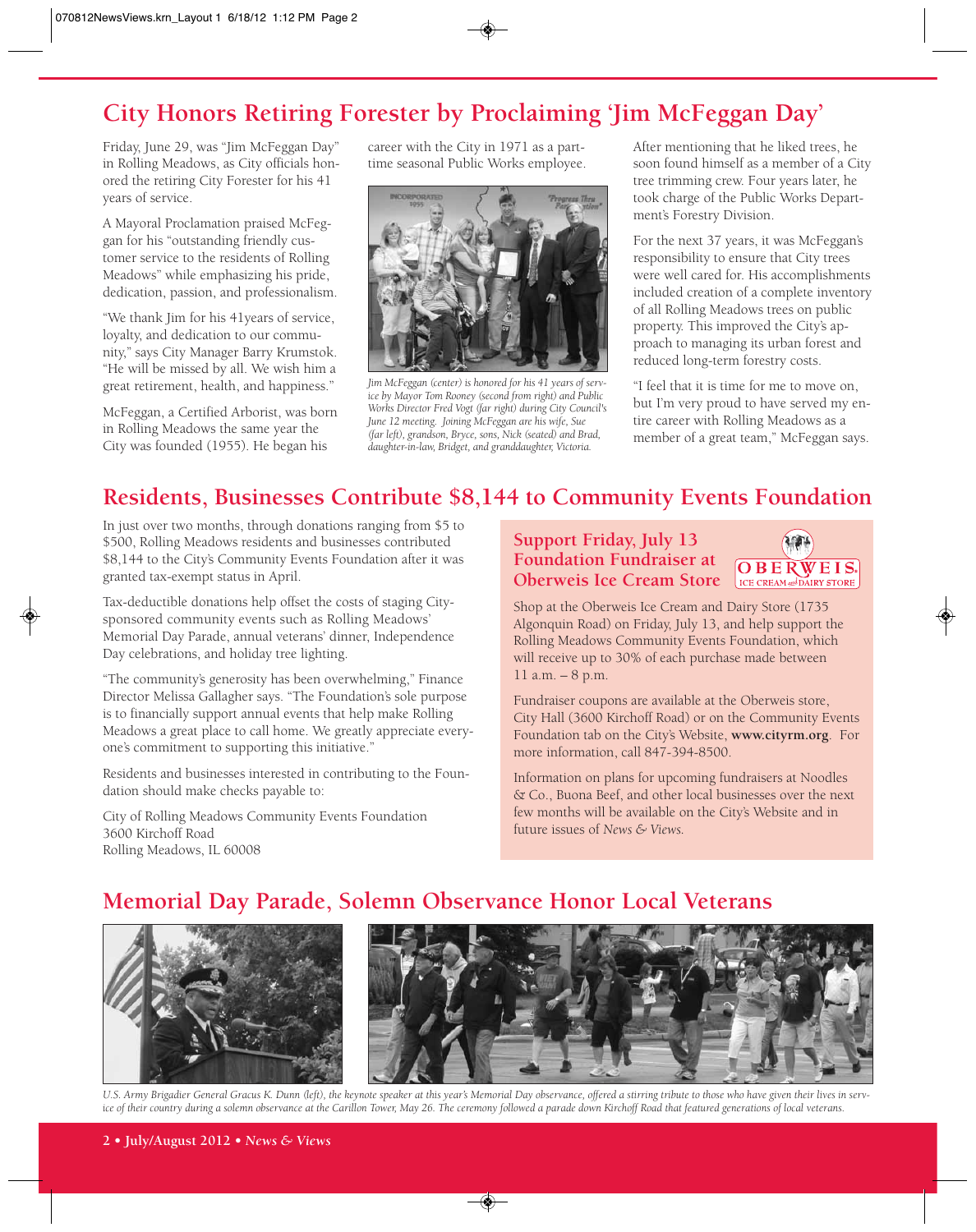## **Circle of Success Awards Honor Fire and Police Commissioner Bill Carleton, Rotary Club of Rolling Meadows**

Bill Carleton, a member of the City's Board of Fire and Police Commissioners, Kiwanis, and a volunteer with the Police Department's Crime Stoppers program, was honored as Community Leader of the Year during the Chamber of Commerce's 2012 Circle of Success Awards Dinner, May 31, at the Meadow Club.

The annual event, which honors local business and community leaders, also presented the Rotary Club of Rolling Meadows with a "Special Recognition for 40 Years of Service."

Other members of this year's Circle of

Success are:

- Jeffrey Q. Palombo, Northrop Grumman Corporation *(Business Leader of the Year).*
- Methode Electronics, Inc. *(Business of the Year).*
- Joshua Avila, DUB VOX Studio Services *(Chamber Volunteer of the Year).*
- Harper College *(Community Outreach Award).*
- The Apartments of Woodfield Crossing *(Community Enhancement Award).*
- *Daily Herald Business Ledger* (Communications Partner).



Actus Consulting Group – *Staffing services* 3701 Algonquin Rd., #250 (847-734-8857)

Adidas America, Inc. – *Sales office* 3800 Golf Road, #115 (847-631-1330)

American Mold Builders Association *Education for AMBA members* 3601 Algonquin Rd., #304 (847-222-9402)

Archadeck of Chicagoland *Custom deck builders* 3445 Kirchoff Rd. (847-359-8002)

Arete Systems, Inc. – *Software services* 3601 Algonquin Rd., #200 (847-577-0221)

Automated Mail Services LLC *Mail pre-sort services* 1801 Hicks Rd., Suite H (847-359-9803)

Caliber Funding LLC – *Mortgage lender* 1600 Golf Rd., #1200 (847-979-5205)

Charles Li Violins – *Violin repair* 111 New Castle Ct. (847-253-5415)

Complete Web Reviews – *Phone center* 5005 Newport Dr., #503 (847-346-1801)

## **Welcome New Businesses**

Electune International, Inc. – *L E D sales* 5301 Keystone Ct. (312-860-2464)

embedUR Systems Inc. – *Software design* 3601 Algonquin Rd., #608 (847-754-3059)

Euclid Academy Inc. – *Tutoring services* 1841 Hicks Rd., Suite D (224-595-3077)

Good Logistics, Inc. – *Logistics & transportation* 3657 Blackhawk Dr. (847-868-7100)

In His Hands Home Health *Health agency office* 3501 Algonquin Rd., #340 (847-483-9082)

Jayron Home Care Inc. – *Health agency office* 3501 Algonquin Rd., #320 (847-647-6681)

Lincoln Financial Group – *Financial services* 1701 Golf Rd. (Twr. 3), #500 (847-181-3913)

Medical Shipment *Medical educational supply sales* 3750 Industrial Ave., Suite B (847-253-3000)

Midwest Office Solutions *Small machine repair* 3618 Kirchoff Rd. (847-977-0710)



*Fire and Police Commissioner Bill Cartleton accepts his 2012 Circle of Success Award.*

## **Local Veterinarian Donates Animal Oxygen Masks to RMFD**

*Loving Care Animal Clinic's Dr. Joanne Carlson presents a Surgivet pet resuscitation kit to Acting Fire Chief Scott Franzgrote (second from right) and firefighters Colin Barr (far left), John Palmisano, Battalion Chief Mike Ahlman, and firefighter Lance Neuses (far right). The donated kit includes masks designed to provide oxygen to pets suffering from smoke inhalation.*

Murillo Western Wear and Sports *Internet sales* 2308 Willow Ln. (847-687-4513)

PSI Marketing Consultants, Inc. *Radio sales organization* 3501 Algonquin Rd., #350 (847-227-5200)

Steven More Sales, Inc. *Commercial kitchen filter sales* 2509 George St. (847-529-5698)

Thomas Krystofer, Inc. *General contractor* 3102 Dove Ct. (847-833-7534)

Tifomy Technologies, Inc. *Electronics sales office* 1600 Golf Rd., #1200 (847-956-4910)

Transamerica Financial Advisors *Financial advisors* 3501 Algonquin Rd., #290 (847-590-8779)

True North Financial Group *Retirement planning/financial services* 1600 Golf Rd., #1200 (847-981-5040)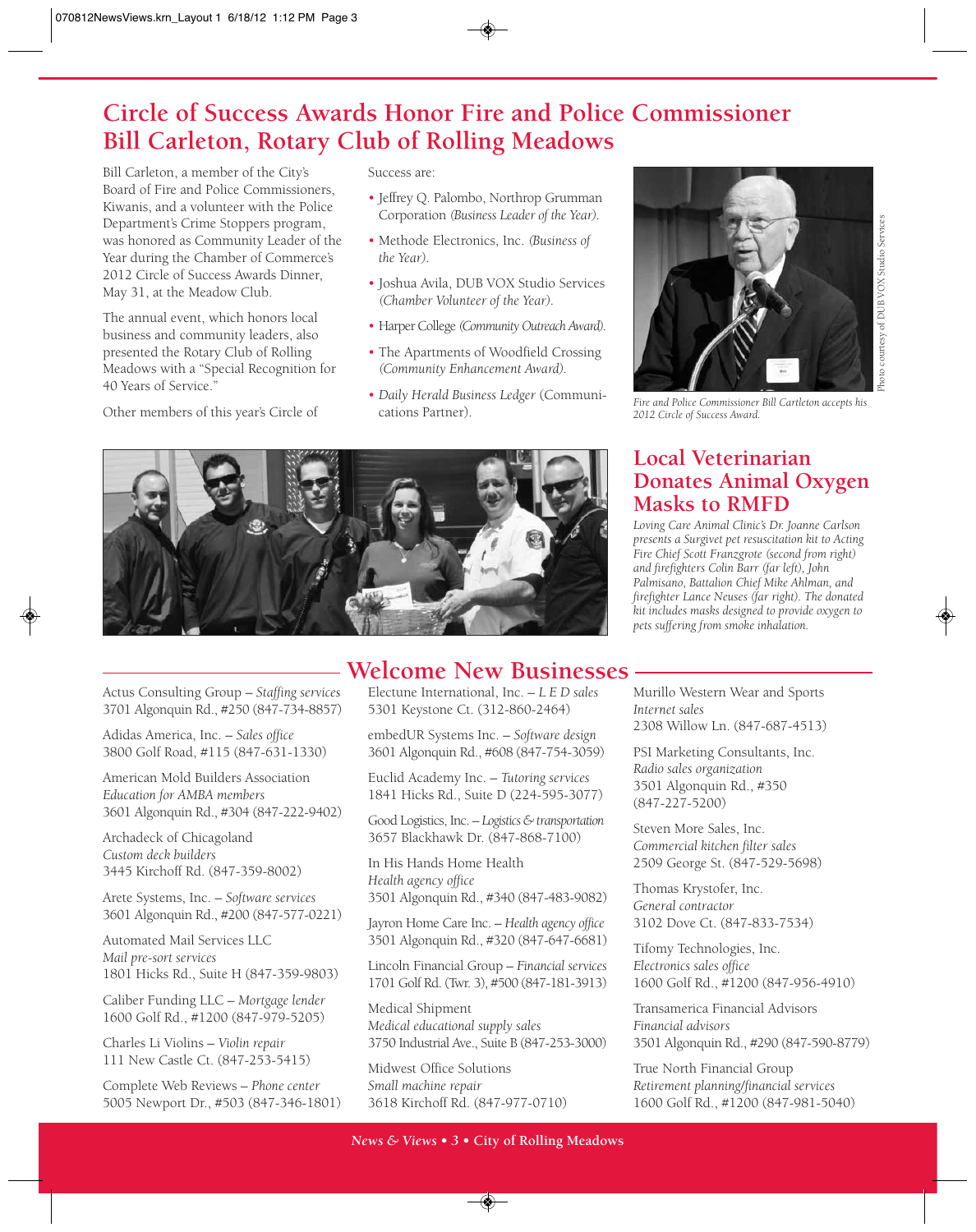| <i><u><b>July 2012</b></u></i> |                                                                                           |                                                                                                                       |                                                                                                                                                     |                                                                               |                                                                                                                                          |                                                                                                                                                                               |  |  |
|--------------------------------|-------------------------------------------------------------------------------------------|-----------------------------------------------------------------------------------------------------------------------|-----------------------------------------------------------------------------------------------------------------------------------------------------|-------------------------------------------------------------------------------|------------------------------------------------------------------------------------------------------------------------------------------|-------------------------------------------------------------------------------------------------------------------------------------------------------------------------------|--|--|
| Sunday                         | Monday                                                                                    | Tuesday                                                                                                               | Wednesday                                                                                                                                           | Thursday                                                                      | Friday                                                                                                                                   | Saturday                                                                                                                                                                      |  |  |
|                                | $\overline{2}$                                                                            | <b>Environmental</b><br>3<br>Committee, 7 p.m.<br><b>Plan Commission.</b><br>$7:30$ p.m., both at<br><b>City Hall</b> | <b>Independence Day 4</b><br>City Hall; Public Works<br>closed. Refuse collection<br>delayed one day.<br>Parade, 11:30 a.m.<br>Fireworks, 9:30 p.m. | $\overline{5}$                                                                | 6                                                                                                                                        | <b>Meadows Cruise</b><br><b>Night, 6 to 9 p.m.,</b><br>2401 Kirchoff Road                                                                                                     |  |  |
| 8                              | <b>Board of Fire and</b><br>$\Omega$<br><b>Police Commissioners.</b><br>9 a.m., City Hall | <b>City Council</b><br>10 <sup>1</sup><br><b>Meeting, 7:30 p.m.,</b><br>City Hall                                     | <b>Zoning Board</b><br>11<br>of Appeals, $7:30$ p.m.,<br><b>City Hall</b>                                                                           | <b>Adjudication</b><br>12<br>Hearing, $1 \text{ p.m.}$<br><b>City Hall</b>    | <b>Community Events 13</b><br><b>Foundation</b><br>Fundraiser, 11 a.m.<br>to 8 p.m., Oberweis<br>Ice Cream Store, 1735<br>Algonguin Road | <b>Meadows Cruise</b><br>14<br><b>Night</b> , $6$ to $9$ p.m.,<br>2401 Kirchoff Road                                                                                          |  |  |
| 15                             | 16                                                                                        | <b>City Council</b><br>17<br><b>Committee of the</b><br>Whole, 7:30 p.m.,<br>City Hall                                | 18                                                                                                                                                  | <b>Adjudication</b><br>19<br><b>Hearing (Red Light),</b><br>2 p.m., City Hall | <b>Water bills due</b><br>20<br>Duck race to benefit<br><b>Salt Creek Restoration.</b><br>7 p.m., Nelson Sports<br>Complex, 3900 Owl Dr. | 'Out & About' with<br>21<br>City Council, 8:30 a.m.,<br>Community Center Gazebo,<br>3705 Phéasant Drive<br><b>Meadows Cruise</b><br>Night, 6 to 9 p.m.,<br>2401 Kirchoff Road |  |  |
| 22                             | 23                                                                                        | <b>City Council</b><br>24<br><b>Meeting, 7:30 p.m.,</b><br><b>City Hall</b>                                           | 25                                                                                                                                                  | 26                                                                            | 27                                                                                                                                       | <b>Meadows Cruise</b><br>28<br><b>Night, 6 to 9 p.m.,</b><br>2401 Kirchoff Road                                                                                               |  |  |
| 29                             | 30                                                                                        | 31                                                                                                                    |                                                                                                                                                     |                                                                               | $\mathcal{R}^{\tiny{{}^{c\!v\sigma}}} _{\bm{o}\bm{\mu}\bm{N}\bm{\sigma}}$<br>Meadows                                                     |                                                                                                                                                                               |  |  |

| August 2012 |                                                                           |                                                                                                                                                                                |                                                                                |                                                                        |                 |                                                                                    |  |
|-------------|---------------------------------------------------------------------------|--------------------------------------------------------------------------------------------------------------------------------------------------------------------------------|--------------------------------------------------------------------------------|------------------------------------------------------------------------|-----------------|------------------------------------------------------------------------------------|--|
| Sunday      | Monday                                                                    | <b>Tuesday</b>                                                                                                                                                                 | Wednesday                                                                      | Thursday                                                               | Friday          | Saturday                                                                           |  |
|             | $\mathcal{R}$ olling<br><i>Neadows</i>                                    |                                                                                                                                                                                | <b>Zoning Board of</b><br>Appeals, 7:30 p.m.,<br>City Hall                     | $\overline{2}$                                                         | 3               | <b>Meadows Cruise</b><br><b>Night, 6 to 9 p.m.,</b><br>2401 Kirchoff Road          |  |
|             | 6                                                                         | <b>Adjudication Hearing</b><br>(Traffic Violations), 2 p.m.<br>Econ. Dev. Cte., 6 p.m.<br>Environmental Cte., 7 p.m.<br><b>Plan Commission.</b><br>7:30 p.m., all at City Hall | <b>Urban Affairs</b><br>8<br><b>Committee</b> , 5:45 p.m.,<br><b>City Hall</b> | 9                                                                      | 10 <sup>1</sup> | <b>Meadows Cruise</b><br>11<br><b>Night, 6 to 9 p.m.,</b><br>2401 Kirchoff Road    |  |
| 12          | Board of Fire and 13<br><b>Police Commissioners.</b><br>9 a.m., City Hall | <b>City Council</b><br>14<br>Meeting, 7:30 p.m.,<br>City Hall                                                                                                                  | 15                                                                             | Adjudication<br>16<br>Hearing, $1 p.m.,$<br><b>City Hall</b>           | 17              | <b>Meadows Cruise</b><br> 18 <br><b>Night</b> , 6 to 9 p.m.,<br>2401 Kirchoff Road |  |
| 19          | <b>Water bills due</b><br>20                                              | <b>City Council</b><br>21<br><b>Committee of the</b><br>Whole, 7:30 p.m.,<br>City Hall                                                                                         | 22                                                                             | Adjudication<br>23<br><b>Hearing (Red Light),</b><br>2 p.m., City Hall | 24              | <b>Meadows Cruise</b><br>25<br><b>Night</b> , 6 to 9 p.m.,<br>2401 Kirchoff Road   |  |
| 26          | 27                                                                        | <b>City Council</b><br>28<br><b>Meeting, 7:30 p.m.,</b><br>City Hall                                                                                                           | 29                                                                             | 30                                                                     | 31              |                                                                                    |  |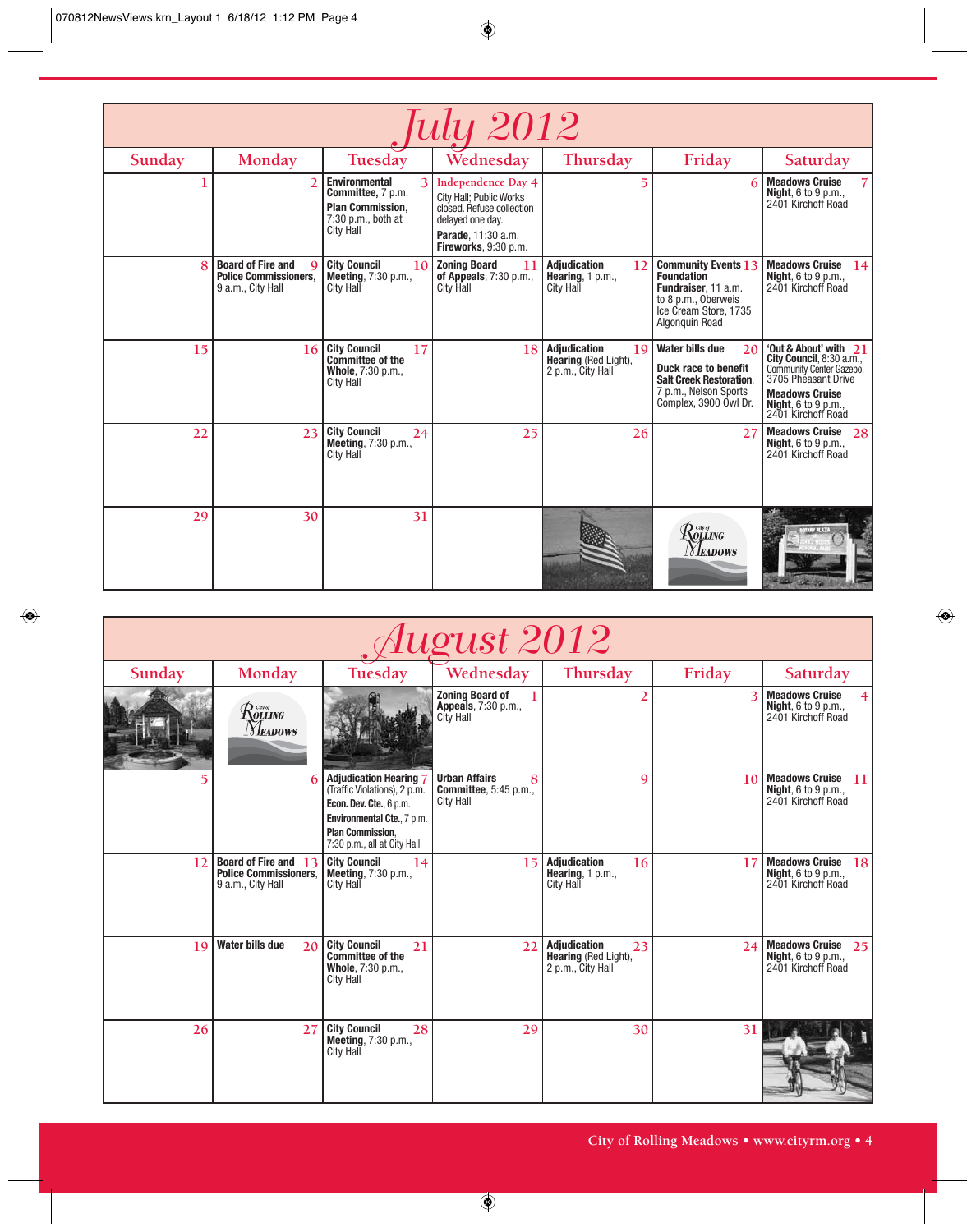## **Rolling Meadows' Citizens Police Academy Graduates 14 Residents**

Fourteen area residents gained a greater appreciation of police work following their graduation from the Rolling Meadows Police Department's Citizens Training Academy in June.

The 10-week program, funded entirely by grants, included hands-on training in evidence collection and processing, accident investigation, firearms safety, traffic enforcement, and defense tactics. Commander Tom Calcagno says the Academy "helped dispel a lot of popular Hollywood myths" about law enforcement procedures and tactics.

"We had great group members who asked very intelligent questions and were always ready to participate in the training sessions organized by police officers," he says. "Our goal was to help residents understand how Rolling Meadows police officers enforce the law and serve the community with pride."



*Academy faculty and graduates included (from left) Cmdr. Tom Calcagno, Leonard J. Prejna, Jr., Stephen W. MacCabe, Carol L. MacCabe, Brian Simpson, James W. Carleton, Terry Riley, Patti Riley, Marsha Betchtold, Patti Sutherland Weicker, Hugo Jacobo, Maria Guadalupe Reza, Janet M. Orrico, and Cmdr. Bill Arneson. Not pictured: Deb Austerlade and Tom Riley.*

# **Duck Race to Support Environmental Preservation Efforts, July 20**



A flotilla of plastic ducks will raise money for local preservation efforts Friday, July 20, when the City's Environmen-

tal Committee, Rotary Club of Rolling Meadows, and Rolling Meadows Park District Foundation host the 2012 Duck Race.

The "quack-tastic" event – now in its fifth year – includes a \$500 grand prize and

more than 20 other prizes. It will take place at 7 p.m., at the Nelson Sports Complex, 3900 Owl Drive.

Residents may adopt their lucky ducks at the Park District Community Center (3705 Pheasant Drive) or City Hall (3600 Kirchoff Road). Individual ducks are \$5 each, or purchase a "Quack Pack" of five ducks for \$20.

Money raised through the event will support environmental conservation efforts throughout Rolling Meadows, including Salt Creek preservation and a Rain Garden demonstration project at Park Central (3000 Central Road).

For more information, contact the Park District at 847-818-3220 or visit **www.rmparks.org**.



Former Community Development Department Office Manager Jan Kolakowski, who retired in

*Jan Kolakowski*

June after a 22-year career with the City, marvels at how technology has improved customer service since she arrived at City Hall in 1990.

At the time, the Department – known then as Building and Zoning – had one personal computer. "We all shared that one unit. We placed it on a cart and wheeled it around the office," Jan recalls with a laugh.

Much has changed in the ensuing years, with Jan experiencing it all first-hand.

As with other City departments, Community Development continues to embrace new technologies designed to improve

## **Community Development's Jan Kolakowski Retires After 22 Years of Service to Rolling Meadows Residents**

customer service while maximizing staff efficiencies.

Today's highly-digitized office environment allows employees to scan, email and receive important documents, such as building improvement plans, permit applications, contractor insurance certificates, and inspection reports. In addition, a database of electronic records on past business and residential projects is accessible from any Department computer with just a few keystrokes.

"We can show residents exactly when work was completed on their homes, the contractor who performed the work, and provide copies of permits and inspection reports," Jan explains. "That information may also be useful to potential buyers, who can verify the type of work that has been performed on a home or business."

Promoted to Office Manager in 2000, Jan played a key role in maintaining the Department's operational effectiveness and commitment to customer service. She also served for nearly 17 years as Recording Secretary to the Zoning Board of Appeals (ZBA).

Jan is fiercely proud of her tenure at Community Development. She is also proud to call Rolling Meadows her home.

"I worked for my City. My husband and I raised our family here," says the 33-year resident. "I loved the variety of work and the people I worked with for so many years. It has helped me see how much pride City employees have in serving our customers."

In retirement, Jan looks forward to traveling more with her husband, Jim, and enjoying her four grandchildren. She also enjoys genealogy, and has been studying her family's ancestry for nearly 40 years.